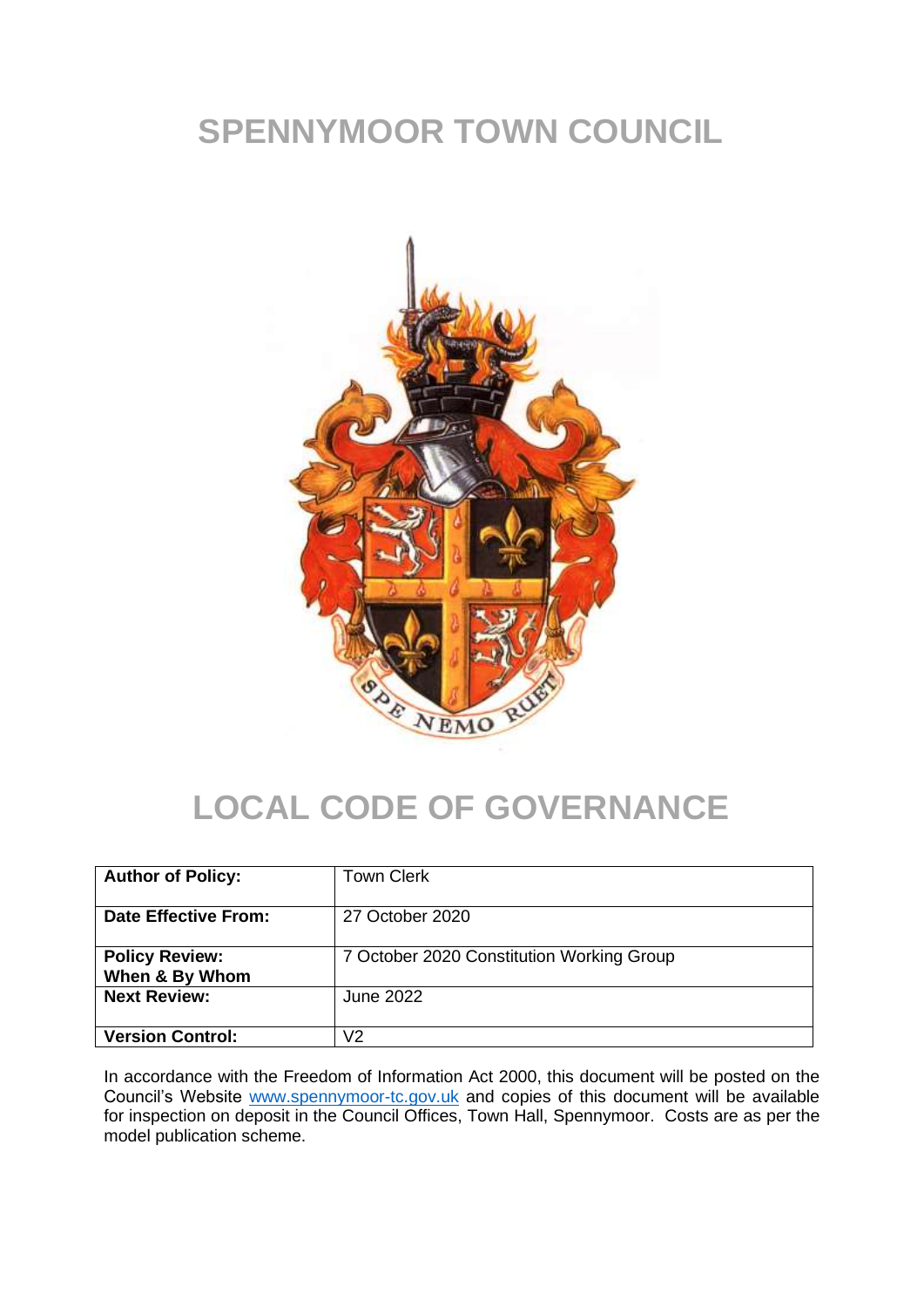#### **1. Introduction**

This local code of governance has been developed from a framework document produced by The Chartered Institute of Public Finance and Accountancy (CIPFA) and the Society of Local Authority Chief Executives and Senior Managers (SOLACE).

Corporate governance is defined by CIPFA/SOLACE as comprising "the systems and processes for the direction and control of local authorities through which they account to, engage with and lead their communities. It enables the authority to monitor the achievement of its strategic objectives and to consider whether those objectives have led to the delivery of appropriate, cost effective services".

The six sections of the code define how we comply with the six principles of good governance laid down by the independent commission on good governance in public service. These are: vision, forward planning, and performance

- Members and Officers roles and responsibilities
- standards of conduct
- scrutiny and risk management
- developing capacity
- engaging with local people and stakeholders

#### *What is "governance?"*

Sometimes there can appear to be a degree of mystery about the subject of governance which can hinder improvement. To avoid this and to be clear about how the Council views the term, we define governance as:

"Ensuring we are doing the right things in the right way, for the right people, in an open, honest inclusive and timely manner"

#### *How important is it?*

The Council recognises that all democratic and public governance relies on high standards of probity. When conduct and behaviour are corrupt or improper it erodes confidence in the democratic system. The UK has a strong reputation for high standards in public life, however citizen expectations are always increasing and it is important for the future well-being of local government and democracy that these standards are not only maintained, but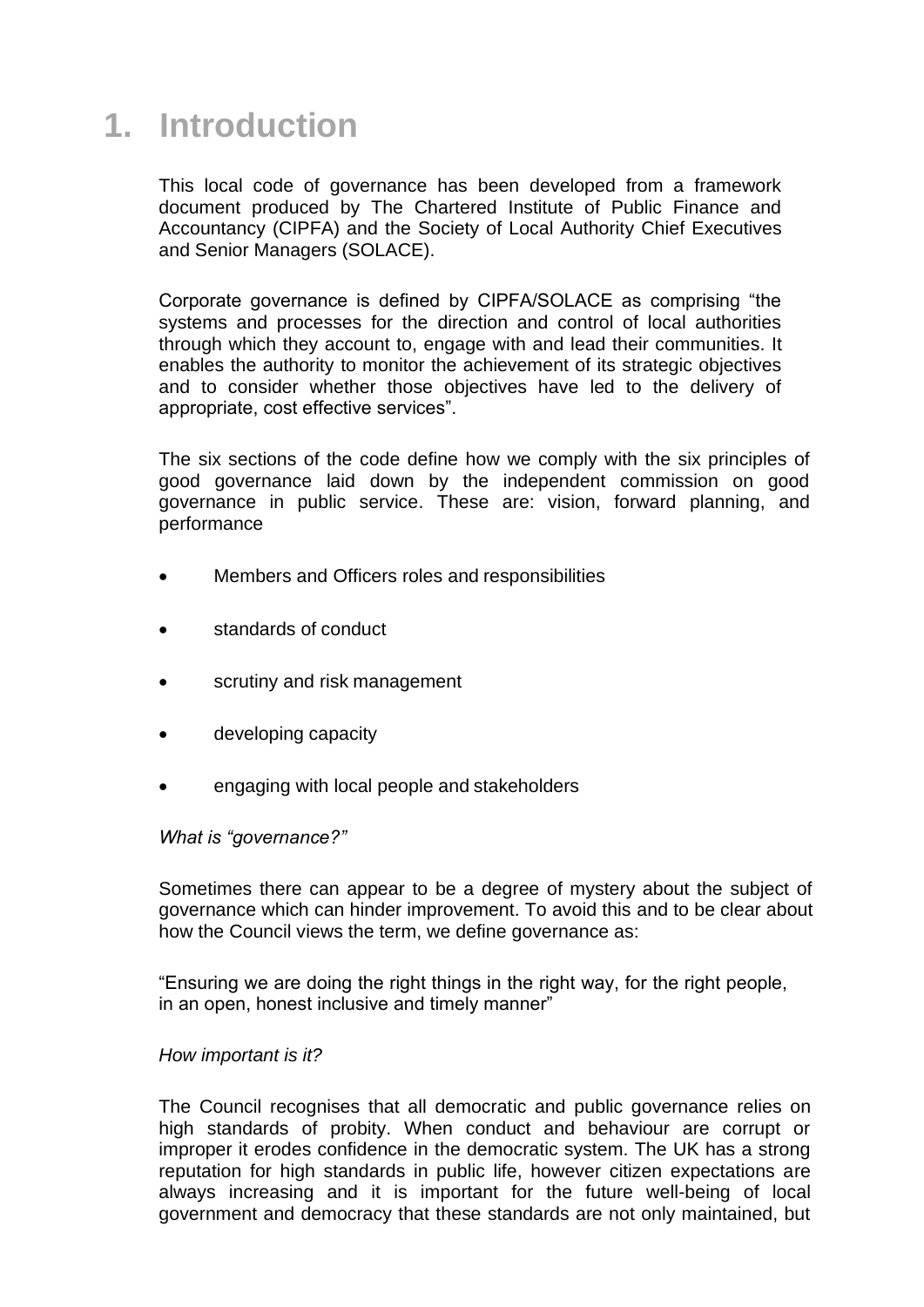improved, in the future.

The Council commits itself to the following principles:

*Principle 1 - Focusing on the purpose of the Council and on outcomes for the community including citizens and service users and creating and implementing a vision for the local area*.

Leadership is exercised by clearly communicating the Council's purpose and vision and its intended outcomes for citizens and service users. We ensure that users receive a high quality of service whether directly, or in partnership or by commissioning. We also ensure that we make the best use of resources and that taxpayers and service users receive excellent value for money.

- a) make a clear statement of the Council's purpose and vision and use it as a basis for corporate and service planning;
- b) review on a regular basis the Council's vision for the local area and its impact in the Council's governance arrangements;
- c) decide how the quality of service for users is to be measured and ensure that the information needed to review service quality effectively and regularly is available;
- d) produce timely, accurate and impartial financial information for decision making, enabling the Council to meet its objectives and providing effective stewardship and value for money;
- e) maintain a prudential financial framework, balance commitments with available resources; and monitor income and expenditure levels to ensure this balance is achieved;
- f) ensure compliance with the CIPFA codes regarding a prudential framework for capital finance and treasury management;
- g) put in place effective arrangements to deal with a failure in service delivery;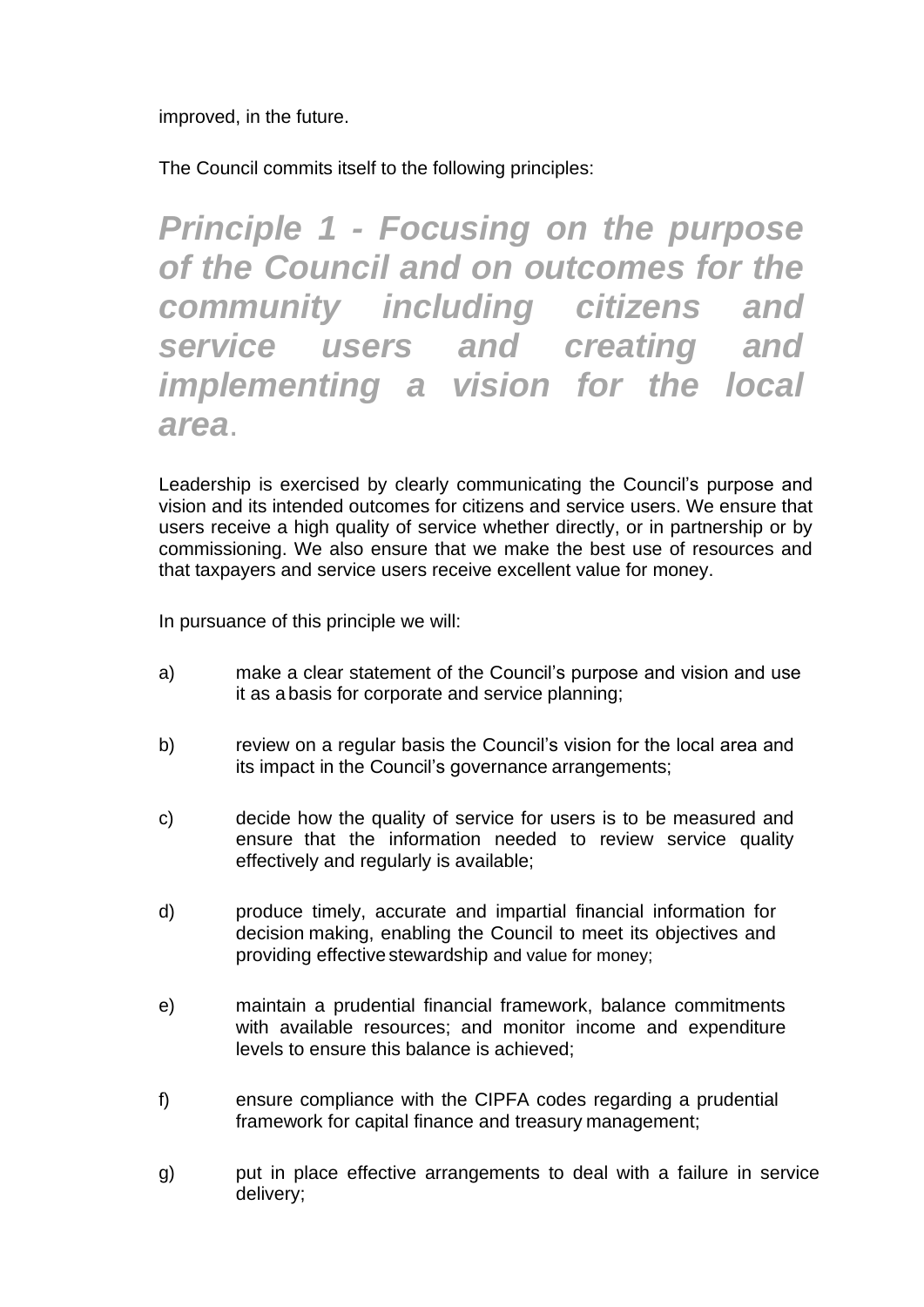- h) when working in partnership, ensure that there is a common vision underpinning the work of the partnership that is understood and agreed by all partners. The vision should:
	- be supported by clear and measurable objectives with targets and indicators
	- identify quality and cost drivers for deciding what services will be either provided or commissioned by the partnership.

## *Principle 2 – Members and Officers working together to achieve a common purpose with clearly defined functions and roles*

Effective leadership requires clarity regarding the roles of Members and respect and recognition for the overview and scrutiny function. In addition to this constructive working relationship between Members and staff, mutual respect for each of these respective roles is vital.

Finally we need to ensure that residents understand our role and the levels of service they can expect.

- a) set out a clear statement of the respective roles and responsibilities of Members and Officers;
- b) ensure Members and Officers are clear of their responsibilities under the Equality Act 2010 to have due regard to the equality duty in the exercising of Council functions (as outlined in the Council's diversity policy);
- c) set out the terms and conditions for remuneration of Members and Officers and an effective structure for managing the process;
- d) ensure that the Council's vision, strategic plans, priorities and targets are developed through robust mechanisms, and in consultation with the bcal community and other key stakeholders, and that they are clearly articulated and disseminated;
- e) establish a medium term financial planning process in order to deliver a financial strategy ensuring sustainable finances, a robust annual budget process ensuring financial balance and an adequate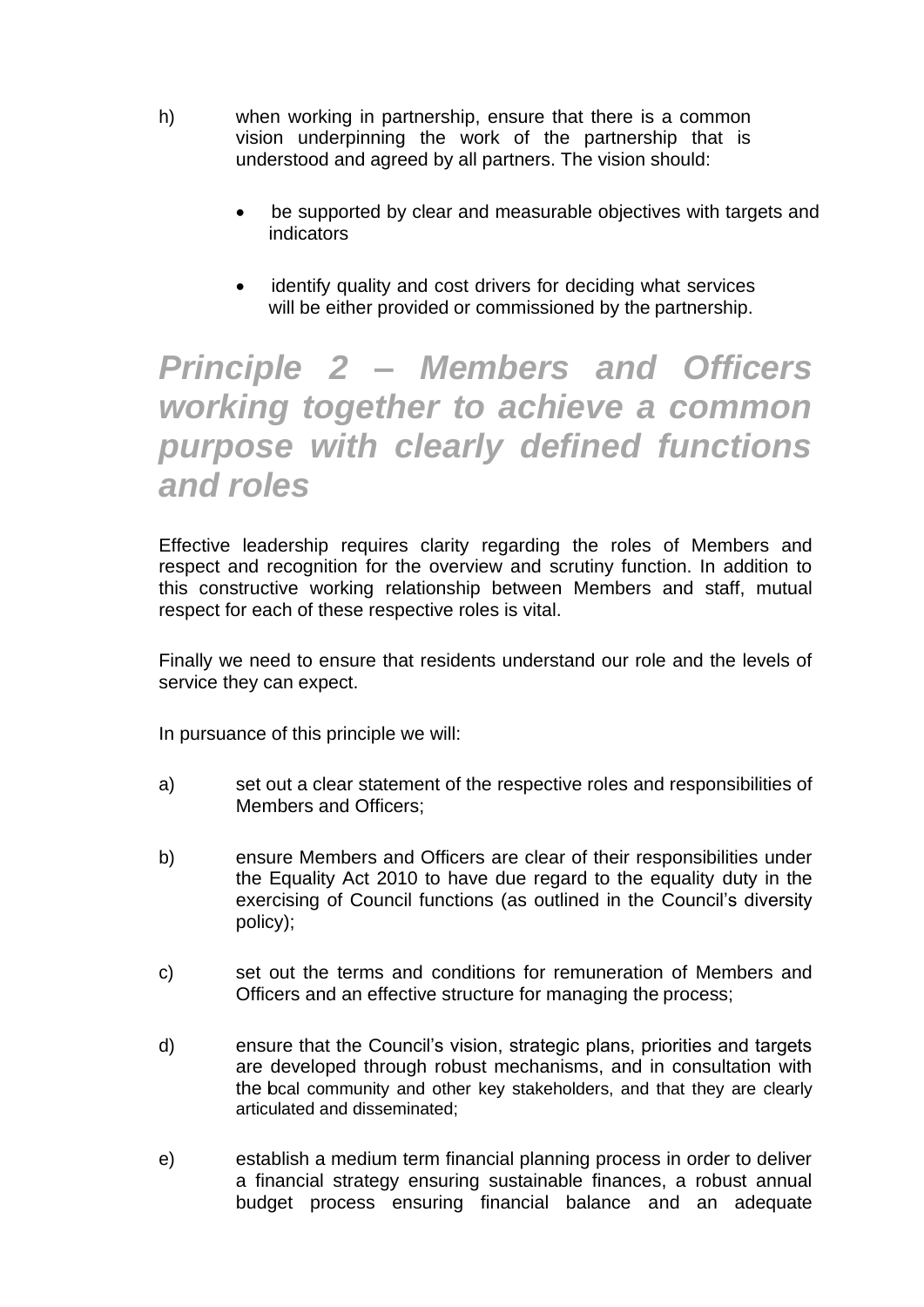monitoring process; all of which are subject to regular review;

- f) when working in partnership:
	- ensure that there is clarity about the legal status of the partnership
	- ensure that the roles and responsibilities of the partners are agreed so that there is effective leadership and accountability
	- ensure that Council representatives make clear to all other partners the extent of their authority to bind their organisations to partner decisions
- g) ensure that effective mechanisms exist to monitor servicedelivery;
- h) determine a scheme of delegated and reserved powers within the constitution and ensure that it is monitored and updated when required;
- k) require appropriate management accounting, functions and controls to be in place within the Council, together with outsourced and partnership arrangements;
- l) ensure budget calculations are robust and reserves are adequate;
- m) ensure that effective management arrangements are in place at the top of the organisation;
- n) make the Town Clerk responsible and accountable to the Council for all aspects of operational management;
- o) make the Town Clerk responsible to the Council for ensuring that appropriate advice is given on all financial matters, for keeping proper financial records and accounts, and for maintaining an effective system of internal financial control. The Town Clerk will lead the promotion and delivery of good financial management, safeguarding public money and ensuring appropriate, economic, efficient and effective use of funds;
- q) make the Town Clerk responsible to the Council for ensuring that agreed procedures are followed and that all applicable statutes, regulations and other relevant statements of good practice are complied with. Further to ensure that the Council, its Officers, and its Members, maintain the highest standards in all they do and that the Council's constitution is monitored and reviewed to make sure they give effect to its aims and principles.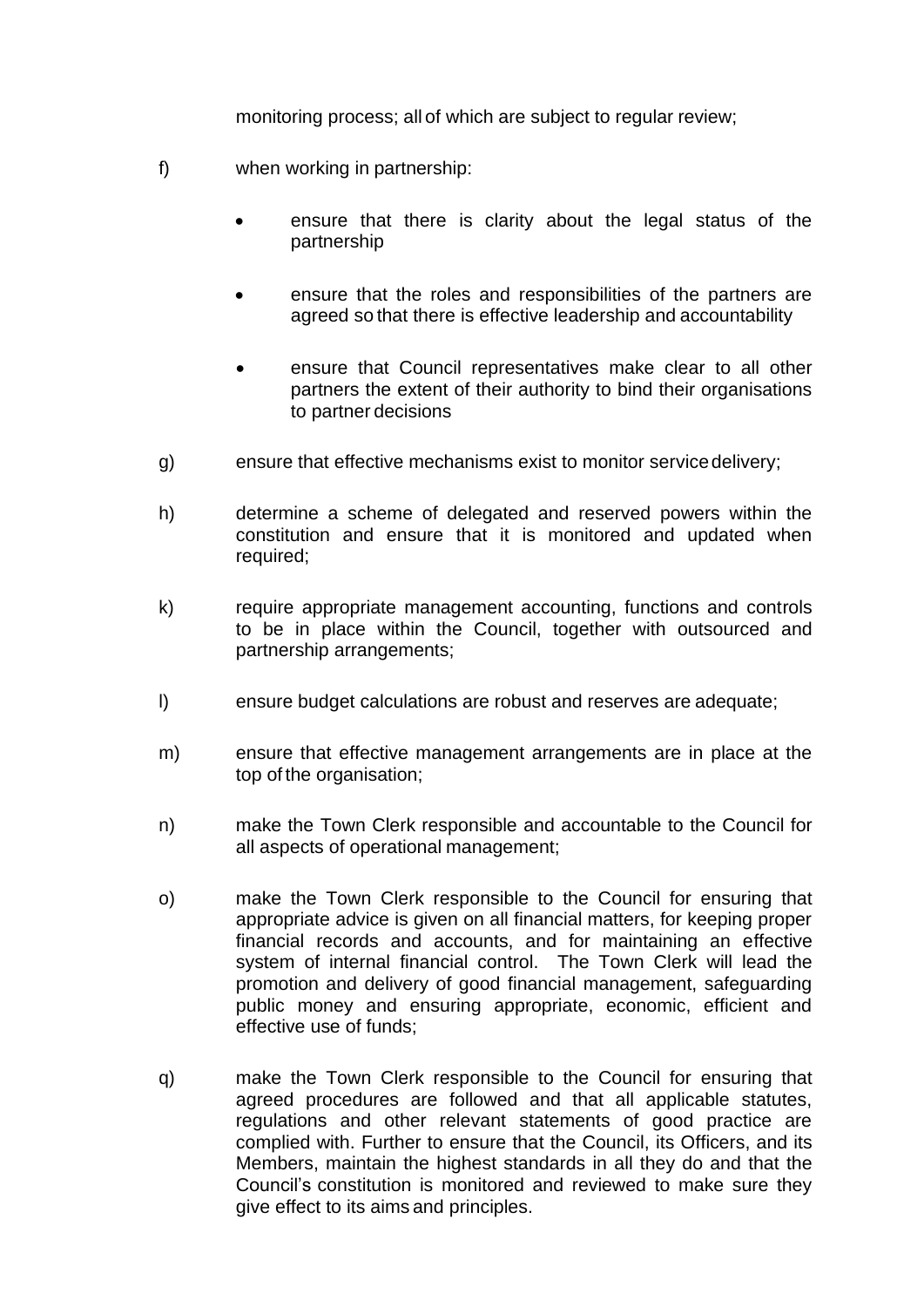## *Principle 3 – Promoting our values and demonstrating the values of good governance by upholding high standards of conduct and behaviour*

High standards of conduct and effective governance can only be achieved if those who hold public office have the highest standards of behaviour and encourage others to do so by providing leadership by visibly embodying our core values of listening, learning and delivering.

- a) develop and maintain shared values including leadership values both for the Council and its Officers reflecting public expectations about the conduct and behaviour of individuals and groups within and associated with the Council;
- b) use the Council's shared values to act as a guide for decision making and as a basis for developing positive and trusting relationships within the Council;
- c) develop and adopt formal codes of conduct defining standards of personal behaviour;
- d) develop and maintain an effective standards committee that acts as the main means to raise awareness and take the lead in ensuring high standards of conduct are firmly embedded within the local culture;
- e) put in place arrangements to ensure that Members and Officers of the Council are not influenced by prejudice, bias or conflicts of interest in dealing with different stakeholders and put in place appropriate processes to ensure that they continue to operate in practice;
- f) put in place arrangements to ensure that procedures and operations are designed in conformity with appropriate ethical standards, and to monitor their continuing compliance in practice;
- g) ensure that systems and processes for financial administration and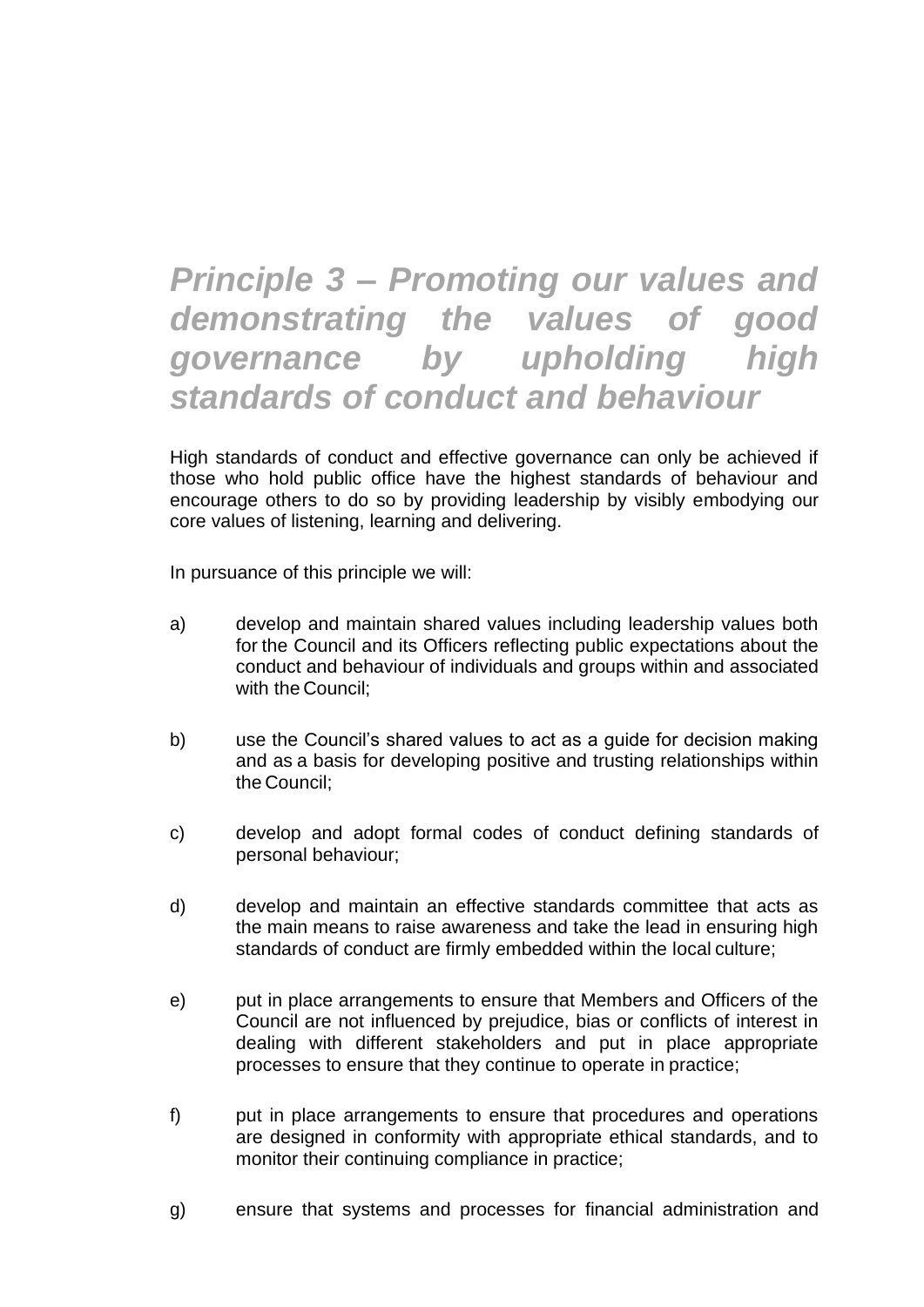control, protection of the Council's resources and assets, are designed in conformity with appropriate ethical standards; and are subject to monitoring of their effectiveness;

h) in pursuing partnerships, agree a set of values against which decision making and actions can be judged in line with and having referred to the partnership policy.

## *Principle 4 – Taking informed and transparent decisions which are subject to effective scrutiny and managing risk.*

Informed decision-making is a fundamental part of good corporate governance. It requires Councils to be both rigorous in their examination of options but also open to consider representation and views from all sectors of the community and policy development groups. Complementing this we need to have robust knowledge of the community needs and the quality of the services we are providing or commissioning.

Finally we have to robustly manage the risks associated with these activities and ensure that we use (but do not exceed) the legal powers available.

- a) develop and maintain an effective overview and scrutiny function which encourages constructive challenge and enhances the Council's performance overall;
- b) ensure an effective internal audit function is resourced and maintained;
- c) develop and maintain open and effective mechanisms for documenting evidence for decisions and recording the criteria, rationale and considerations on which decisions are based;
- d) put in place arrangements so that conflicts of interest on behalf of Members and employees can be avoided and put in place appropriate processes to ensure that they continue to operate in practice;
- e) put in place arrangements for whistle blowing to which staff and all those contracting with the Council have access;
- f) put in place effective transparent and accessible arrangements for dealing with complaints;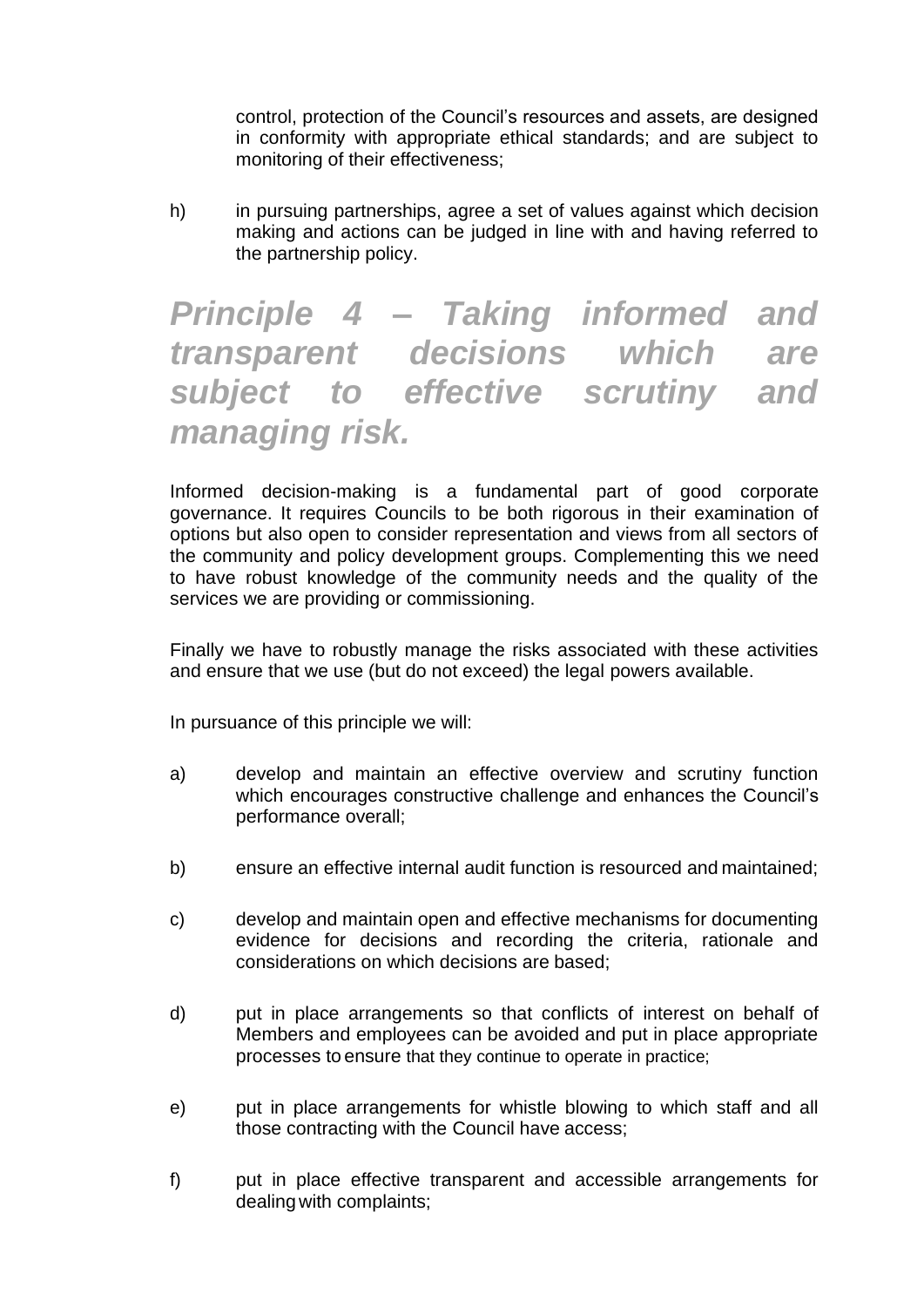- g) develop and maintain an effective Audit Committee which is independent of the executive;
- h) enable the Town Clerk to have direct access to the Audit Committee and external auditor;
- i) ensure that those making decisions are provided with information that is fit for purpose – relevant, timely and gives clear explanations of technical issues and their implications;
- j) produce clear, timely, complete and accurate information for budget holders and the Council, relating to the budgetary and financial performance of the Council;
- k) develop and maintain effective arrangements for determining the remuneration of staff;
- l) ensure that professional advice on legal and financial matters is available and recorded well in advance of decision making and used appropriately when decisions have significant legal or financial implications;
- m) enable the Town Clerk (Section 151 Officer) to bring influence to bear on all material decisions and provide advice on the levels of reserves and balances to be retained;
- n) ensure that risk management is embedded into the culture of the Council, with Members and Officers at all levels recognising that risk management is part of their job;
- o) require our arrangements for financial and internal control and management of risk to be formally addressed within the annual governance reports;
- p) ensure effective internal control arrangements exist for sound financial management systems and processes;
- q) actively recognise the limits of lawful activity placed on them by the ultra vires doctrine but also strive to utilise their powers to the full benefit of their communities;
- r) observe all specific legislative requirements placed upon them, as well as the requirements of general law and in particular integrate the key principles of administrative law – rationality, legality and natural justice into their procedures and decision making;
- s) when working in a partnership, put in place protocols for working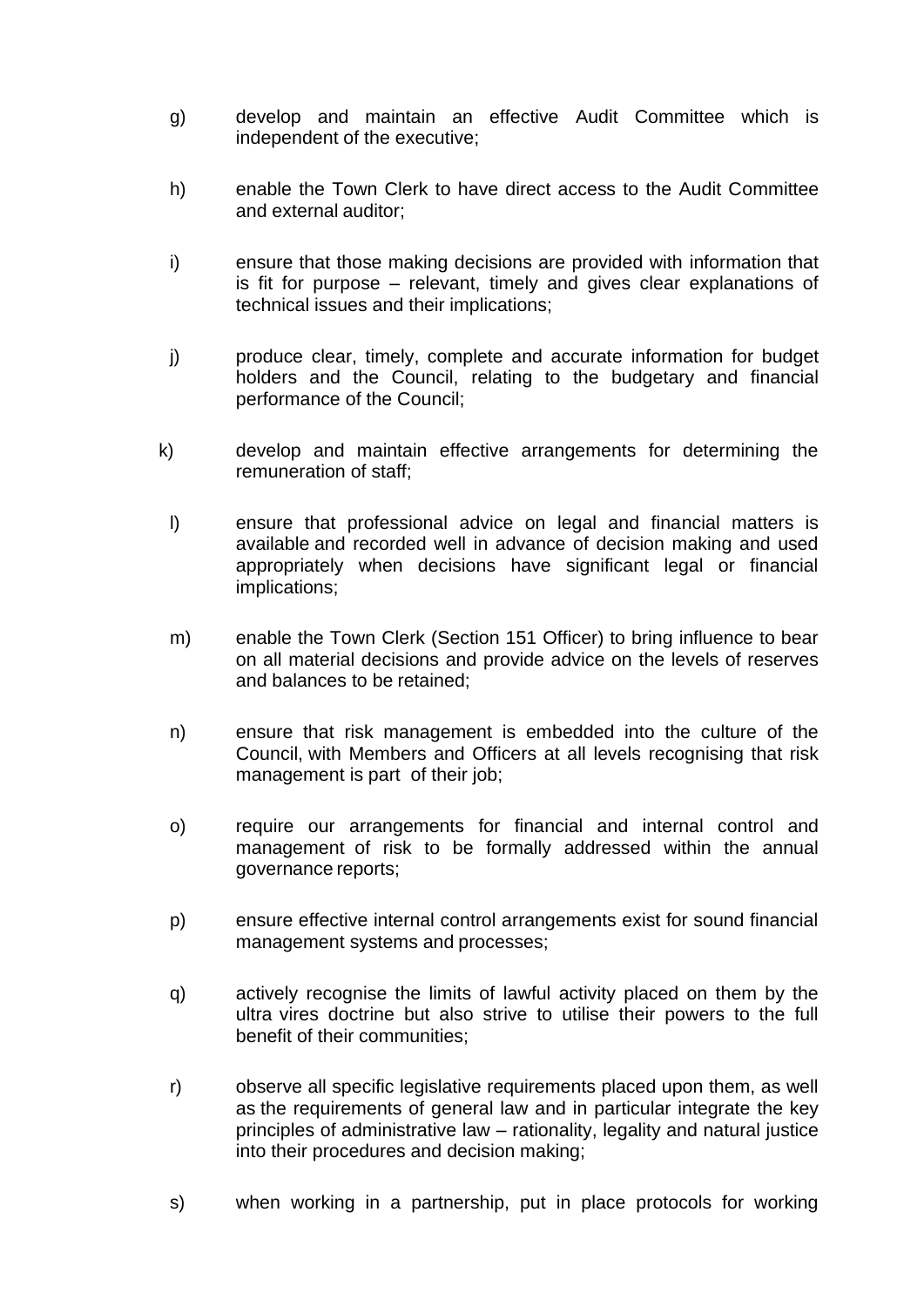together which include a shared understanding of respective roles and responsibilities of each organisation;

- t) when working in a partnership, ensure that there are robust procedures for scrutinising decisions and behaviour and that these decisions and behaviour are compliant with any local authority rules/codes or comply with any rules/codes developed for the purpose of the partnership;
- u) when working in partnership, ensure that partnership papers are easily accessible and meetings are held in public unless there are good reasons for confidentiality. The partners must ensure that:
	- the partnership receives good quality advice and support and information about the views of citizens and stakeholders, so that robust and well-reasoned decisions are made; and
	- risk is managed at a corporate and operational level.

### *Principle 5 - Developing the capacity and capability of Members and Officers to be effective*

Ensuring that Members and Officers have the necessary skills to operate an organization, with a £1.2m plus budget, that provides a multitude of different services. Preparing it to meet the challenges of the future, is one of the most important aspects of governance.

Setting and monitoring performance is one way of rising to this challenge. In pursuance of this principle we will ensure that we:

- a) assess the skills required by Members and Officers and make arrangements to agree a development plan to develop those skills and address any training gaps, to enable roles to be carried out effectively;
- b) embed financial competencies within all appropriate person specifications and appraisals;
- c) ensure that Councillors' roles and responsibilities for monitoring financial/budgetary performance are clear; and they are provided with and have access to adequate financial skills and training to assist in discharging these responsibilities;
- d) develop skills on a continuing basis to improve performance, including the ability to scrutinise and challenge and to recognise when outside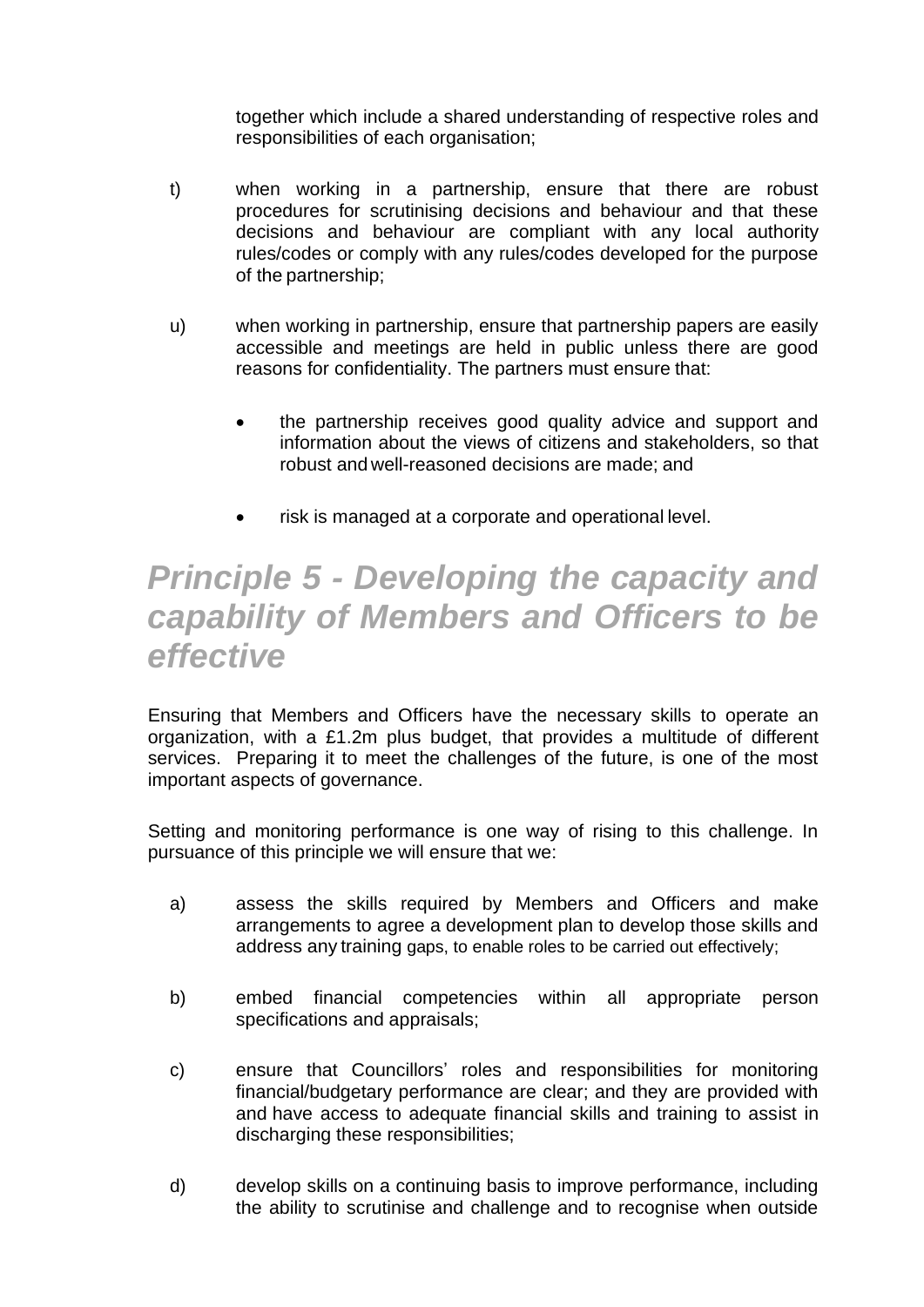expert advice is needed, in line with the Member development strategy;

- e) provide induction programmes tailored to individual needs and opportunities for Members and Officers to update their knowledge on a regular basis;
- f) ensure that the Statutory Officers have the skills, resources and support necessary to perform effectively in their roles and that these roles are properly understood throughout the authority;
- g) review the scope of the Town Clerk's non-financial areas of responsibility to ensure financial matters are not compromised;
- h) provide the financial services, resources, expertise and systems necessary for the Town Clerk to perform their role effectively within the Council;
- i) put in place effective arrangements designed to encourage individuals from all sections of the community to engage with, contribute to and participate in the work of the Council;
- j) consider career structures for Members and Officers to encourage participation and development;
- k) when working in partnership, ensure that partners individually and the partnership collectively share responsibility for appointing people to the partnership who have the required skills and are at an appropriate level.The partnership should:
	- identify the capacity and capability requirements of the partnership
	- conduct an audit of the capacity and capability of the partnership and Partners
	- develop an effective plan for addressing any gaps.

# *Principle 6 - Engaging with local people and other stakeholders to ensure* **robust local public accountability.**

Public authorities not only have to do things in the right way, but have to face the additional challenge of being seen to do things in the right way. This requires full engagement with local people through a process which is planned and resourced in a way that is fair. We are a "people" business providing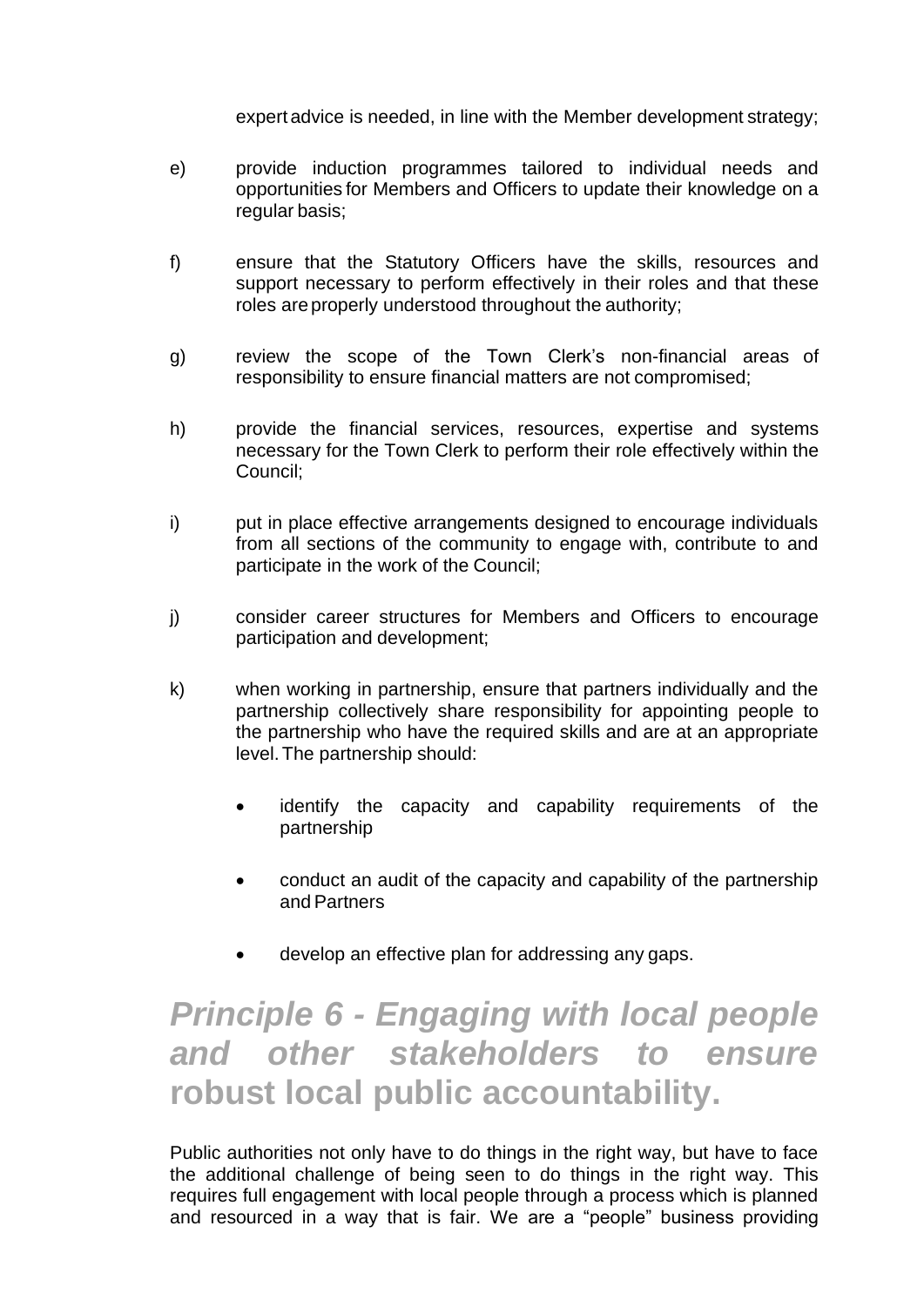services to people bypeople.

People are our most important, and our most expensive asset, so a planned approach to their development is required.

In pursuance of this principle we will ensure that we:

- a) make clear to ourselves, all staff and the community, to whom we are accountable and for what;
- b) establish clear channels of communication with all sections of the community and other stakeholders and put in place monitoring arrangements to ensure that they operate effectively;
- c) put in place arrangements to ensure the Council engages effectively with its community, taking into consideration the Equality Act 2010 and the duties therein. These arrangements will recognise that different sections of the community have different priorities and establish explicit processes for dealing with these competing demands;
- d) will on an annual basis, publish an annual report giving information on the Council's vision, strategy, plans and financial statements as well as information about the outcomes, achievements and the satisfaction of service users in the previous period;
- e) put in place effective systems to protect the rights of staff. Ensure that policies for whistle blowing which are accessible to staff and those contracting with the authority, and arrangements for the support of whistle blowers, are in place;
- f) develop and maintain a clear policy on how staff and their representatives are consulted and involved in decision making;
- g) produce an annual report on the overview and scrutiny function activity;
- h) ensure that the Council as a whole is open and accessible to the community, service users and staff and make a commitment to openness and transparency in all our dealings, including partnerships subject only to the need to preserve confidentiality in those specific circumstances where it is proper and appropriate to do so;

#### **Annual Review and reporting**

In order to comply with the principles of good governance the Council must ensure that systems and processes are continually monitored and reviewed, and are kept up to date.